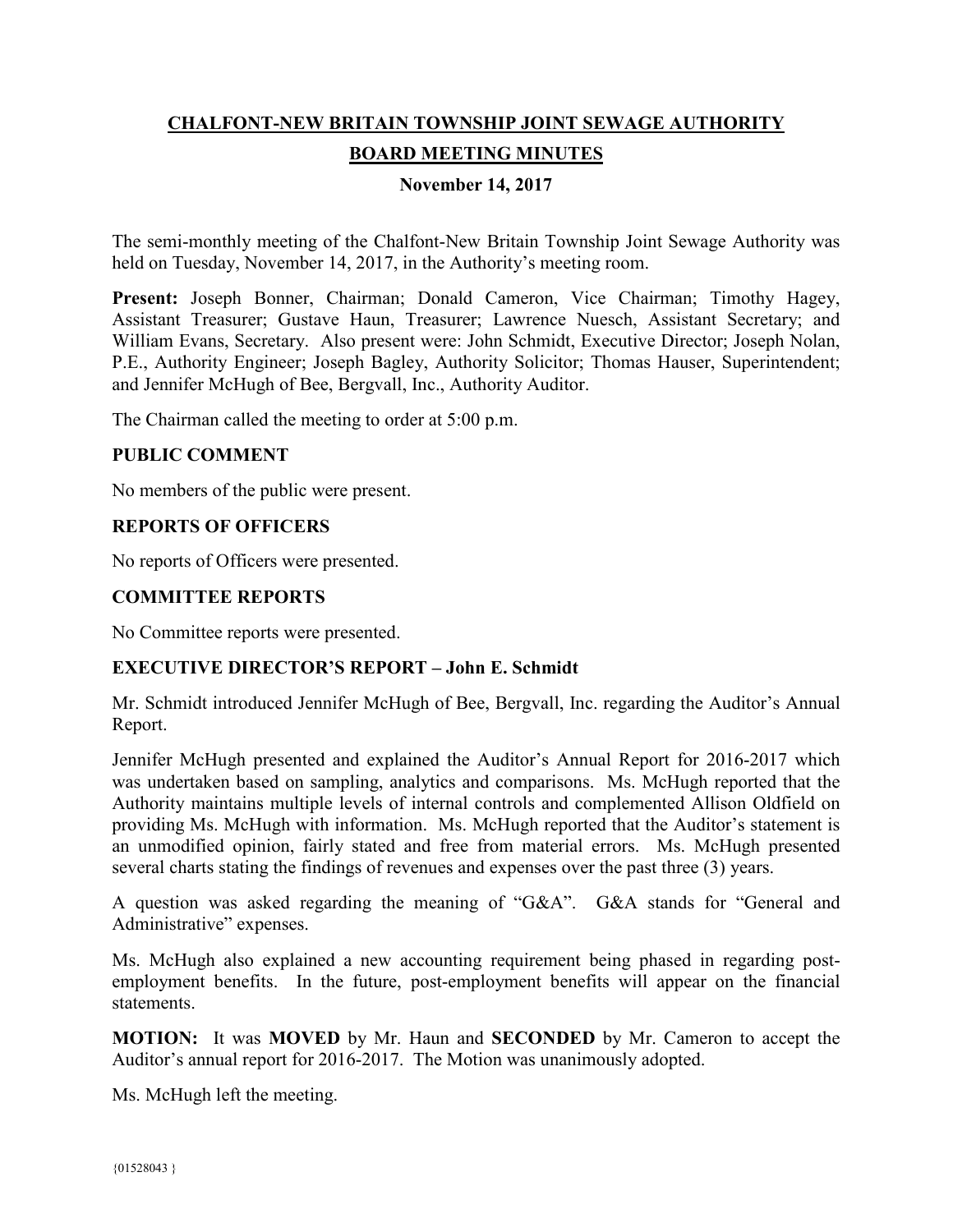Mr. Hagey raised the issue of the \$318,000.00 operating loss (including depreciation) listed in the Auditor's Report.

A discussion ensued about the Finance Committee meeting to discuss a potential rate increase. A meeting of the Finance Committee was tentatively scheduled for Tuesday, November 21 at  $9a \, \text{m}$ 

Mr. Schmidt next presented a sewage capacity request for a property at 114 Sellersville Road which is being subdivided. The property is located between New Galena Road and Tower Hill Road in New Britain Township. One (1) EDU is requested.

**MOTION:** It was **MOVED** by Mr. Hagey and **SECONDED** by Mr. Evans to approve the sewage capacity for one (1) EDU for 114 Sellersville Road. The Motion was unanimously adopted.

## **ENGINEER'S REPORT – Joseph Nolan, P.E.**

Mr. Nolan provided an update on the dryer building re-construction. The roofing of the biosolids building and the centrifuge building is complete. The (smoke) stacking is all installed. The coverings in the interior of the buildings which were installed during reconstruction have been removed. New doors for the buildings have been ordered. A couple of windows and a louvre need to be installed. The screw conveyors were previously delivered and are on the premises to be installed. Mr. Nolan remarked that it was completed a lot quicker than he anticipated.

There was a question from the Board about whether the Phase III Project would be finished by the end of the year. Mr. Nolan replied that there is work to be done on the clarifier, the odor control system and the influent pump station. He stated that the schedule says that it will be completed by the end of the year but it will be depending on weather. There was also an infiltration trench that needs to be put in place to satisfy the Township stormwater management requirements. Seeding and paving will be deferred until the Spring.

Mr. Nolan highlighted a pay estimate for the general contractor of \$39,448.75 as part of a requisition up for consideration today which will make the general contractor 95% complete on the Phase III project. The electrical contractor is presenting a pay estimate of \$56,693.34 which will make the electrical contractor 91% complete as of today.

Mr. Nolan presented Requisition No. 179 for Capital Expenditures in the amount of \$34,831.32 including roof painting, carpeting and the new GMC SUV.

**MOTION:** It was **MOVED** by Mr. Hagey and **SECONDED** by Mr. Cameron to approve Requisition No. 179 for Capital Expenditures in the amount of \$34,831.32. The Motion was unanimously adopted.

Ms. Schmidt explained that financing was applied for in order to obtain certain factory rebates, so a check was presented for only \$22,000.00 to purchase the SUV. Once the factory rebates are received, the financing will be paid off by a subsequent check to be presented at a future meeting.

Mr. Nolan next presented Requisition No. 222 for Capital Improvements in the amount of \$102,603.61 for work involving Phase III.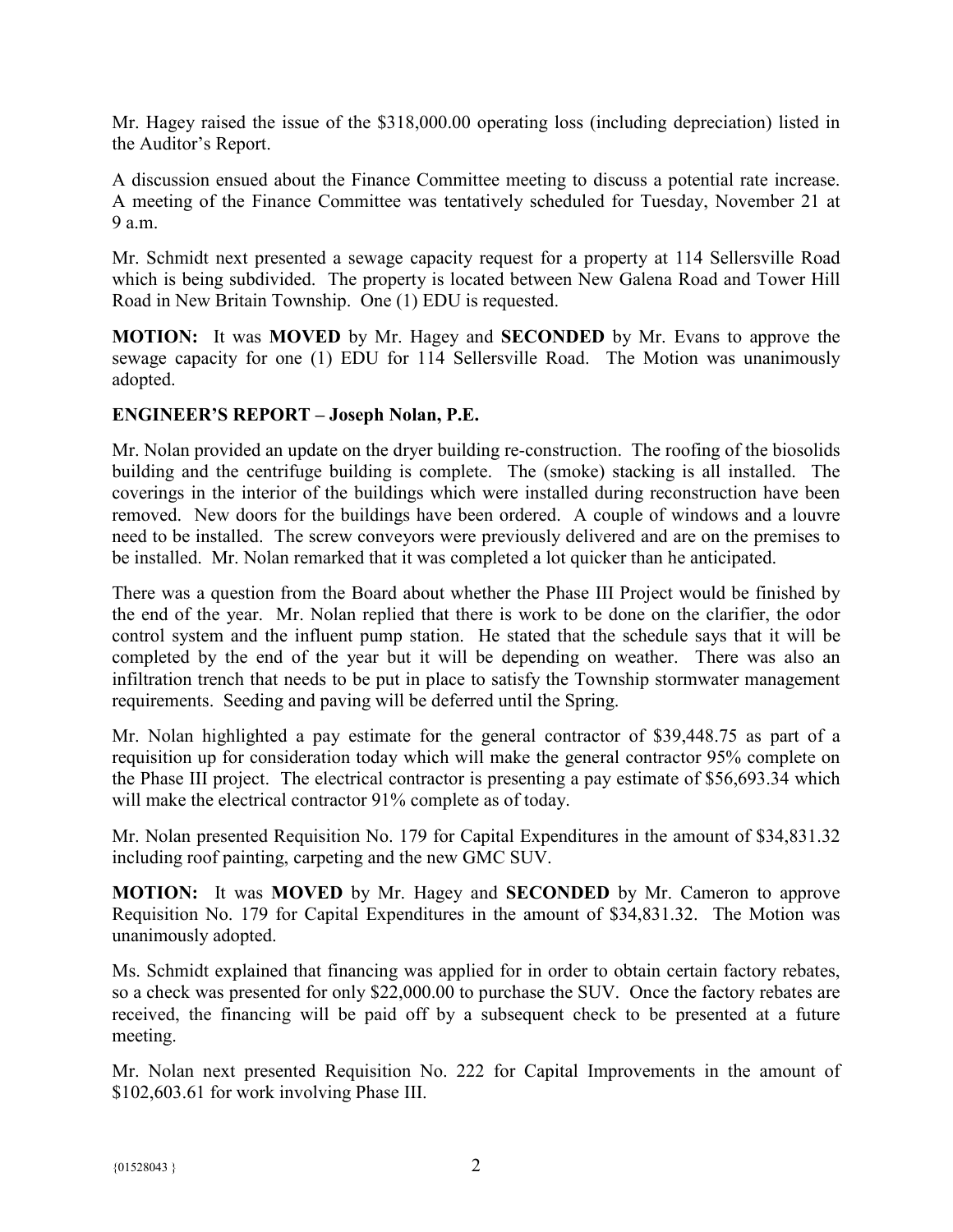**MOTION:** It was **MOVED** by Mr. Haun and **SECONDED** by Mr. Hagey to approve Requisition No. 222 for Capital Improvements in the amount of \$102,603.61. The Motion was unanimously adopted.

Mr. Nolan next presented the Annual Consulting Engineer Report. He reviewed the current Phase III project anticipated to be completed by the end of 2017 and the increase in treatment plant capacity from 6.0 million gallons per day to 7.0 million gallons per day in 2015. He reviewed a summary of monthly flow treatment efficiencies, improvements as a result of the Phase III project, and cost sharing with other municipalities.

At this point, Mr. Hagey left the meeting.

Mr. Nolan continued to review credits due Bucks County Water and Sewer Authority, various tables of the report including the preliminary budget for 2017-2018, flows and operating efficiencies, the monthly Superintendent's reports and insurance certificates.

**MOTION:** It was **MOVED** by Mr. Cameron and **SECONDED** by Mr. Nuesch to approve the Engineer's annual report. The Motion was unanimously adopted.

# **SOLICITOR'S REPORT – Joseph Bagley, Esquire**

Mr. Bagley reported that he and Mr. Schmidt are working on the latest draft of the proposed Sewer Use Ordinance which will be provided to the New Britain Township Solicitor in the near future.

# **TREASURER'S REPORT – Gustave Haun, Treasurer**

Mr. Haun reviewed the General Operating Expenses for the month in the amount of \$198,633.31, along with the previously-approved Capital Expenditures making the Total Operating Expenses for the month \$233,464.63. He next reviewed the previously-approved Requisition No. 222 and the payments towards the loan of \$73,304.25, making the Total Expenditures amount to \$409,372.49 and he recommended payment of the bills.

**MOTION:** It was **MOVED** by Mr. Haun and **SECONDED** by Mr. Cameron to approve the Total Expenditures for the month of \$409,372.49. The Motion was unanimously adopted.

Mr. Haun next presented escrow disbursements in the amount of \$140,154.19 and he recommended payment of the disbursement.

**MOTION:** It was **MOVED** by Mr. Evans and **SECONDED** by Mr. Cameron to pay the escrow disbursements in the amount of \$140,154.19. The Motion was unanimously adopted.

A question was asked about the disbursement for MDG I LLC. Mr. Schmidt explained that this was the cash escrow for the Frost Tract being returned to the developer for the sewer improvements completed to-date.

The Finance Committee scheduled a meeting on November 21 at 9 a.m.

The Chairman called for items for the November 28 meeting. It was confirmed that the Authority's holiday party is scheduled for Thursday, January 11.